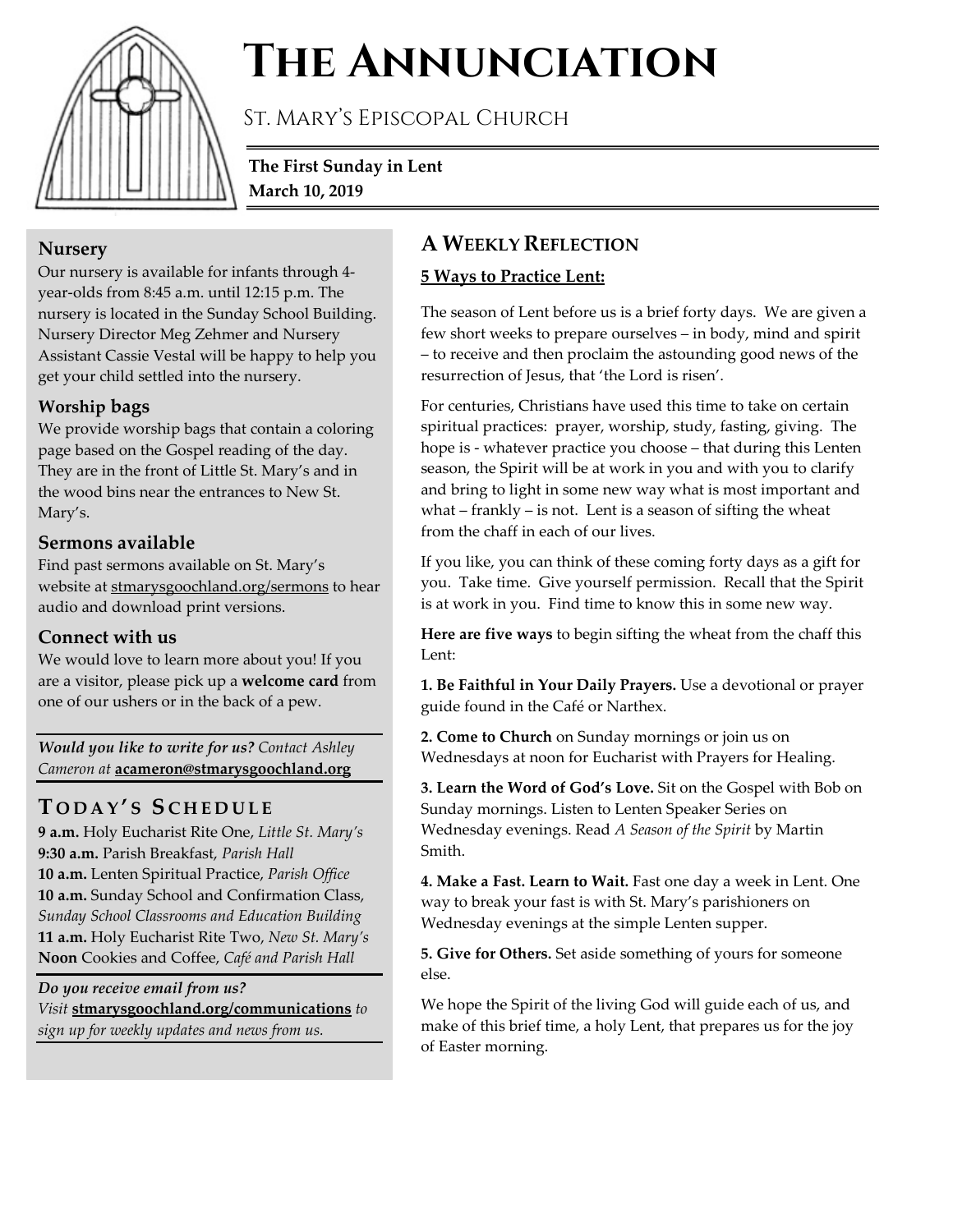**WELCOME!** Whether it is your first Sunday at St. Mary's, or your 401<sup>st</sup>, we're glad that you're with us. Please feel free to introduce yourself to a greeter, an usher, or one of our clergy, and **consider filling out a welcome card**. We invite you to join us on future **Sundays** at 9 a.m. for Eucharist or at 11 a.m. for Eucharist or Morning Prayer, on Wednesdays for **Noonday Prayer** at 12 p.m. in beautiful and quaint Little St. Mary's, for a **class** or **Bible study**, or for many of our other **fellowship** and **outreach** offerings. **Little St. Mary's** and **New St. Mary's** are also **open** Monday through Friday between 8:30 a.m. and 4:30 p.m. and available to you for prayer and reflection. See the back page to get a sense of what we have going on around St. Mary's.

## **WEDNESDAYS IN LENT: "THE WORD IS VERY NEAR YOU"**

**One of the ways to practice Lent this season is to learn the Word of God's love.** David May invites you to join us on **Wednesday evenings at 6:15 p.m.** for the annual St. Mary's Lenten Speaker Series. The theme is **"The Word is very near you"** and will be reflected upon by **faith leaders from the Richmond Area**. They will share testimonials on the power and grace of the Word of God, talk about how some scripture has taken up residence in their own spirit, and reflect on what that has meant for each of them in their lives.

**This Wednesday, March 13, St. Mary's welcomes the Rev. Janie Walker**, the Co-Pastoral Director of Richmond Hill. **Janie is an ordained Baptist pastor** and graduate of the Samuel DeWitt School of Theology at Virginia Union University. She was a resident associate pastor at Richmond Hill from 2000 to 2008, then returned in 2014 to serve as a pastoral leader. She writes, "**I live out my passion around God's healing of metropolitan Richmond** by serving as a pastoral presence in churches and community development initiatives."

And please join us for a **simple Lenten Supper beforehand at 5:30 p.m.** This **Wednesday's menu includes white bean chicken chili**, mixed greens salad, corn bread, and, of course, mac and cheese and nuggets for the kids!

#### **FELLOWSHIP**

Come enjoy a delicious **Parish Breakfast this morning! Serving begins at 9:30 a.m.** in the Parish Hall but service is rolling so come anytime between 9:30 and 10:30 a.m. Suggested donation of \$4/person, maximum of \$15/family. **The menu includes** sausage, scrambled eggs, hash brown casserole, cinnamon rolls, and fresh fruit.

**St. Mary's Lunch & Learn is this Tuesday, March 12 at 12 p.m. in the New Parish Hall.** This month features **Susan Rawls, Director of St. Mary's Episcopal School.** She will share an amazing success story, that you won't want to miss! From a modest enrollment at its inception in 2000 to where it is presently, **St. Mary's School has amassed "pridepoints" galore and all of us need to be active ambassadors of it.** Please come and hear the story, but first contact **Elizabeth Baker** at the church office (804-784-5678) to reserve a seat for a delicious lunch. **Adults of all ages are welcome,** and their guests.

Lenten Soup suppers begin **this Wednesday, March 13 at 5:30 p.m. Join your St. Mary's family for a simple supper** every Wednesday throughout Lent until April 10. Serving begins at 5:30 p.m. with a suggested donation of \$8 per person and \$22 per family. This Wednesday's menu includes white bean chicken chili, mixed greens salad, corn bread, and, course, mac and cheese and nuggets for the kids!

#### **SPIRITUAL FORMATION AND ADULT EDUCATION**

**A new ministry at St. Mary's focuses on aging** as something we all have in common that can be as challenging as it is rewarding. It will offer a variety of programs through the year, but its first offering is a **Lenten forum series at 10 a.m.** on Sundays **led by Dr. Vic Maloy and titled, "The Wonder of Years." All ages are invited because we are all aging**.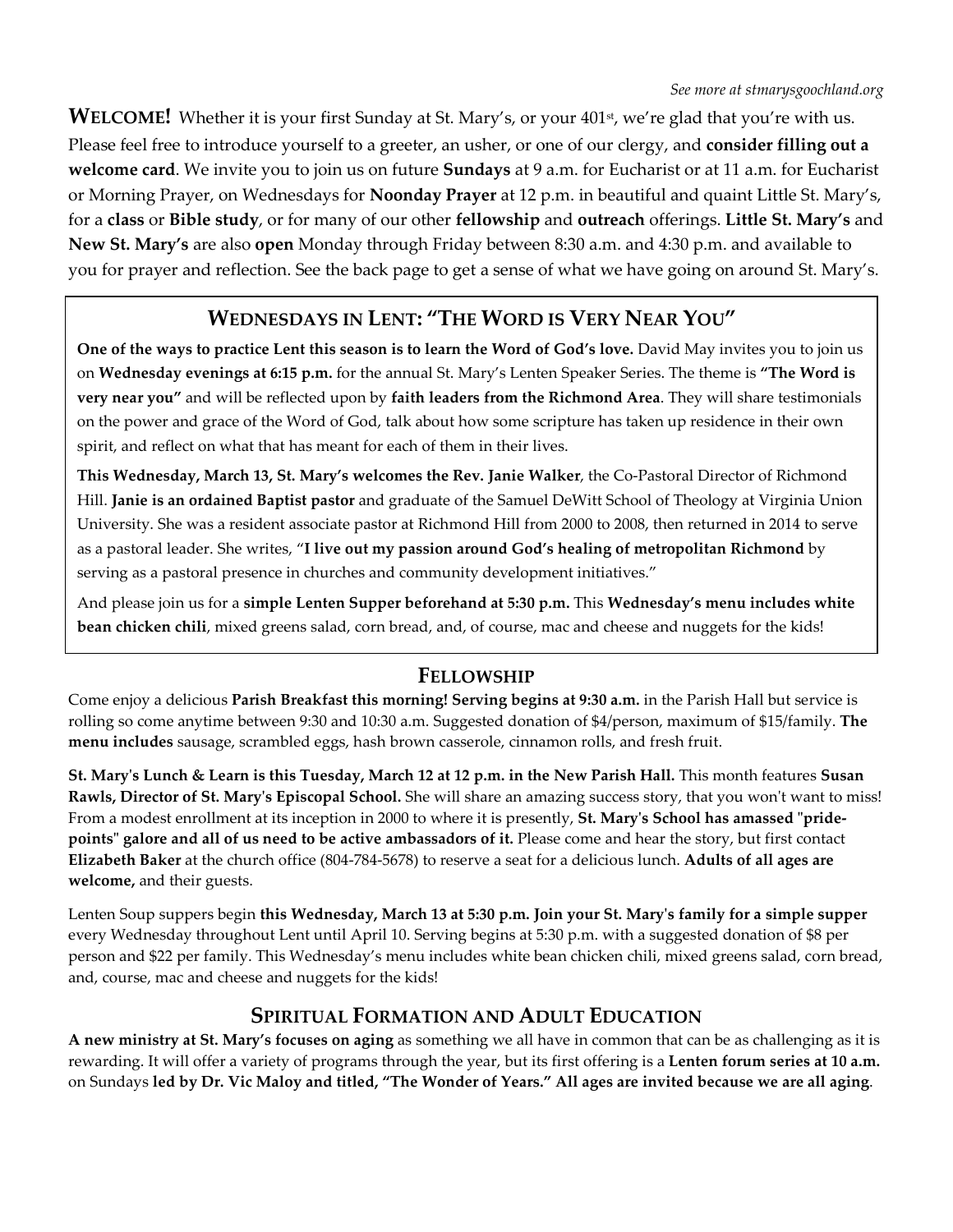**Men's Spiritual Practice continues this Tuesday, March 12** at 7:30 a.m. Bob Hetherington invites men of all ages to participate in a spiritual practice. This offering is a **one-hour time of silence, reflection, sharing, and prayer** that focuses on the Gospel reading for the following Sunday.

### **CHILDREN AND YOUTH**

**The March 2019 schedule is now available for Acolytes.** St. Mary's hopes you will volunteer for a Sunday service in the New Year. Please sign up via Sign Up Genius or email Emily Bruch at *ebruch@stmarysgoochland.org*.

**Parents of rising 6th graders and current 6th and 7th graders** are invited to come learn about this **summer's middle school mission trip**. The trip for rising 6th - 8th graders is **July 12-17**. It's an **overnight trip to the Shenandoah Valley** where they will get to experience many different forms of mission work in the local communities. **Please attend the Informational Meeting this morning in the Library at 10 a.m.** or on **Wednesday, March 13 at 5:45 p.m. in the Dover Lounge** to learn more.

**Children's programs follow the Lenten Soup Suppers** on Wednesdays in Lent at 6:15 p.m. to 7 p.m. We will learn the story of Jesus from his baptism through Easter by **watching short videos from the Jesus Storybook Bible**, engaging in a **fun, easy craft** and then heading outside as weather permits to play games.

**Youth are invited to be a part of Stations of the Cross which is on Wednesday, April 10** at 5:30 p.m. followed by a simple supper. This shadow play, performed by the youth of St. Mary's, is a beautiful production and a moving meditation on the crucifixion of Christ. **Rehearsals for Stations of the Cross are on Wednesdays, March 13, 20, and 27** at 5 p.m. Email **Emily Bruch** at *ebruch@stmarysgoochland.org* to sign up and learn more!

## **LENT AT ST. MARY'S**

**The season of Lent is upon us. The forty days of Lent** (roughly a 'tithe' of our time each year) **are given as a time of intentionally making ourselves available to the work of the Spirit in each of our lives.** Lenten resource tables are set up in the **narthex of New St. Mary's and in the Café near the new Parish Hall**. There you'll find a variety of resources **for learning, for growing, and for preparing** that we hope you'll find useful and encouraging.

**One practice during Lent is giving for others.** Did you know that **St. Mary's has a collection closet for GoochlandCares?** Go through your home and **give clean, undamaged items** to our neighbors in Goochland County. Drop them in the closet in the back of the Education Building on Sunday mornings or during the week during office hours.

Bob Hetherington **invites parishioners of all ages to a one-hour time of Spiritual Practice** on Sunday mornings in Lent at 10 a.m. in the Parish Office **beginning Sunday, March 10**. It's one hour of silence, reflection, sharing, and prayer.

# **ARE YOU NEW? OR A RETURNING VISITOR? CONNECT WITH US!**

- **New to St. Mary's?** First time or returning visitor? Please help us get to know you by filling out **a welcome card** found in the back of every pew.
- **Need a nametag? Please sign up for one** in the back of the church or make a temporary one. If you already have one, **please remember to wear it** to help make St. Mary's a warm, welcoming place.
- **Are you receiving St. Mary's emails?** Stay up to date with weekly emails about upcoming events and opportunities and receive reflections **directly to your inbox go to stmarysgoochland.org** to sign up.
- **Are you following us on Instagram?** We love sharing fun facts, behind the scenes, and our beautiful campus. Make sure to **follow us @stmarysgoochland**
- **Do you like our Facebook page?** You can find recent sermons, reflections, information about upcoming events, pictures from events, and more by liking us at **facebook.com/St.MarysGoochland**
- **Do you know St. Mary's has a YouTube channel?** You can watch past adult forums, Vacation Bible School videos, and more by subscribing at **youtube.com/user/StMarysGoochland**